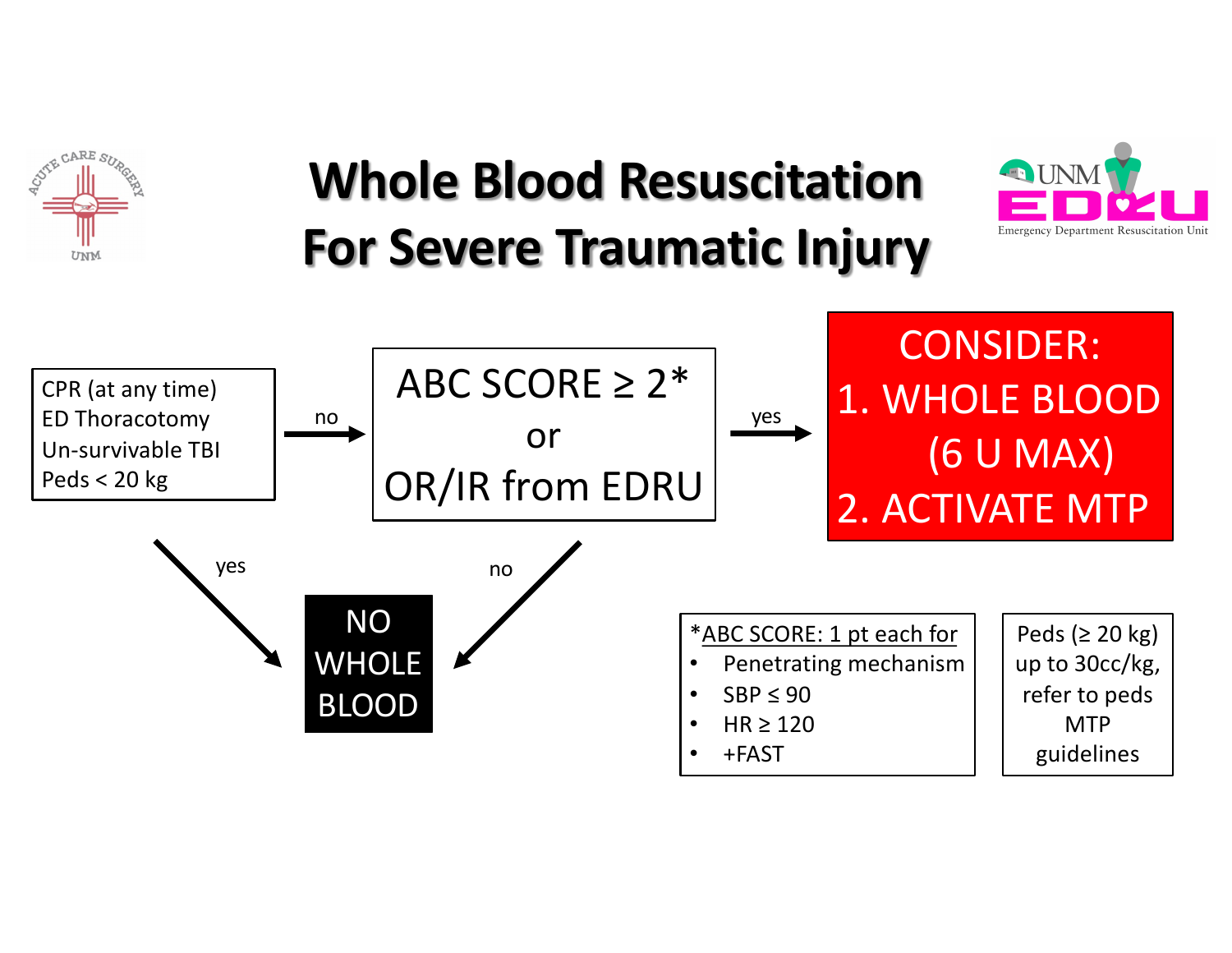| Title:<br>Pediatric Massive Transfusion<br>Protocol Flowchart                           | Effective Date:                                |  |
|-----------------------------------------------------------------------------------------|------------------------------------------------|--|
| Applicability:<br>UNM University Hospital<br><b>Pediatric Patients</b>                  | Document Owner:<br><b>Transfusion Medicine</b> |  |
| <b>Related Documents:</b><br>Pediatric Massive Transfusion Protocol (MTP) Procedure and |                                                |  |
| Information                                                                             |                                                |  |

## **Pediatric Massive Transfusion Protocol**